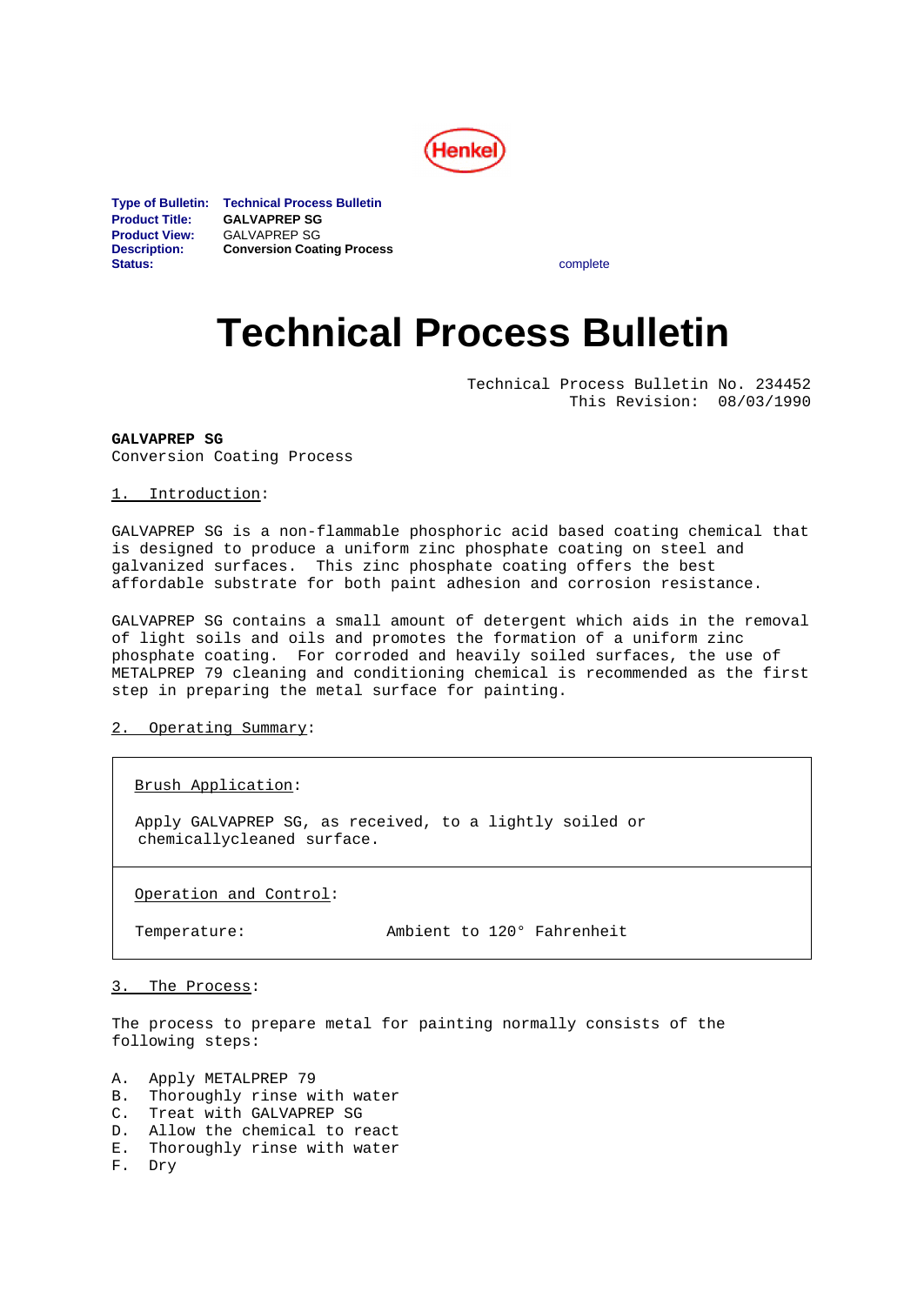4. Materials:

METALPREP® 79 GALVAPREP SG

# 5. Equipment:

Acid resisting (rubber, stainless steel or plastic) buckets, troughs or other suitable container should be used to hold the diluted METALPREP 79 and GALVAPREP SG. Ordinary steel pails may be used, but only for a short time. Galvanized containers should not be used. If production conditions warrant, troughs may be installed to collect the GALVAPREP SG coating chemical run-off for reuse.

Long-handled, window type brushes, clean cloths or synthetic sponges may be used to brush on the METALPREP solution.

#### 6. Treating with diluted GALVAPREP SG:

Buildup: The GALVAPREP SG is used as received.

# Operation:

Selecting the size area to be treated at one time will depend on the method of application, condition of the metal surface, temperature and part configuration. GALVAPREP SG should not be allowed to dry on the metal surface and it is beneficial to rewet the surface with fresh GALVAPREP SG several times to ensure complete coating reaction. A typical treatment time is where the GALVAPREP SG is in contact with the metal surface between two and five minutes.

GALVAPREP SG is normally applied at temperatures between room and 120° Fahrenheit. If drying does occur, rewet the surface with GALVAPREP SG, prior to water rinsing.

NOTE: Operators should be equipped with rubber gloves, aprons and goggles to avoid contact with GALVAPREP SG. Adequate ventilation should be provided.

Blistering and corrosion problems under paint are often the result of poor rinsing. Chemical salts trapped under a paint film will eventually result in blistering or corrosion problems.

Often, sheet galvanized is chemically treated or passivated. This corrosion resisting treatment does inhibit chemicals from reacting or paint from adhering to the galvanized surface. When this condition is encountered, a suggestion is to apply the GALVAPREP SG with a scotch-brite pad. The abrasive pad will abrade through the passivation treatment and allow the GALVAPREP SG to react with the galvanized metal.

Blushing or yellowing on steel can be seen when using METALPREP 79 solution or GALVAPREP SG. This chemical coating is not injurious to quality, provided it is not rust or pitting.

Powdering of a zinc phosphate coating can result from poor cleaning, drying, over reacting or many other reasons. Powder can affect paint adhesion. Gently wipe and remove the powder without abrading the chemical coating with a dry, clean rag after the work has dried. Caution should be taken not to redeposit oils, lint or other soils back on the metal surface.